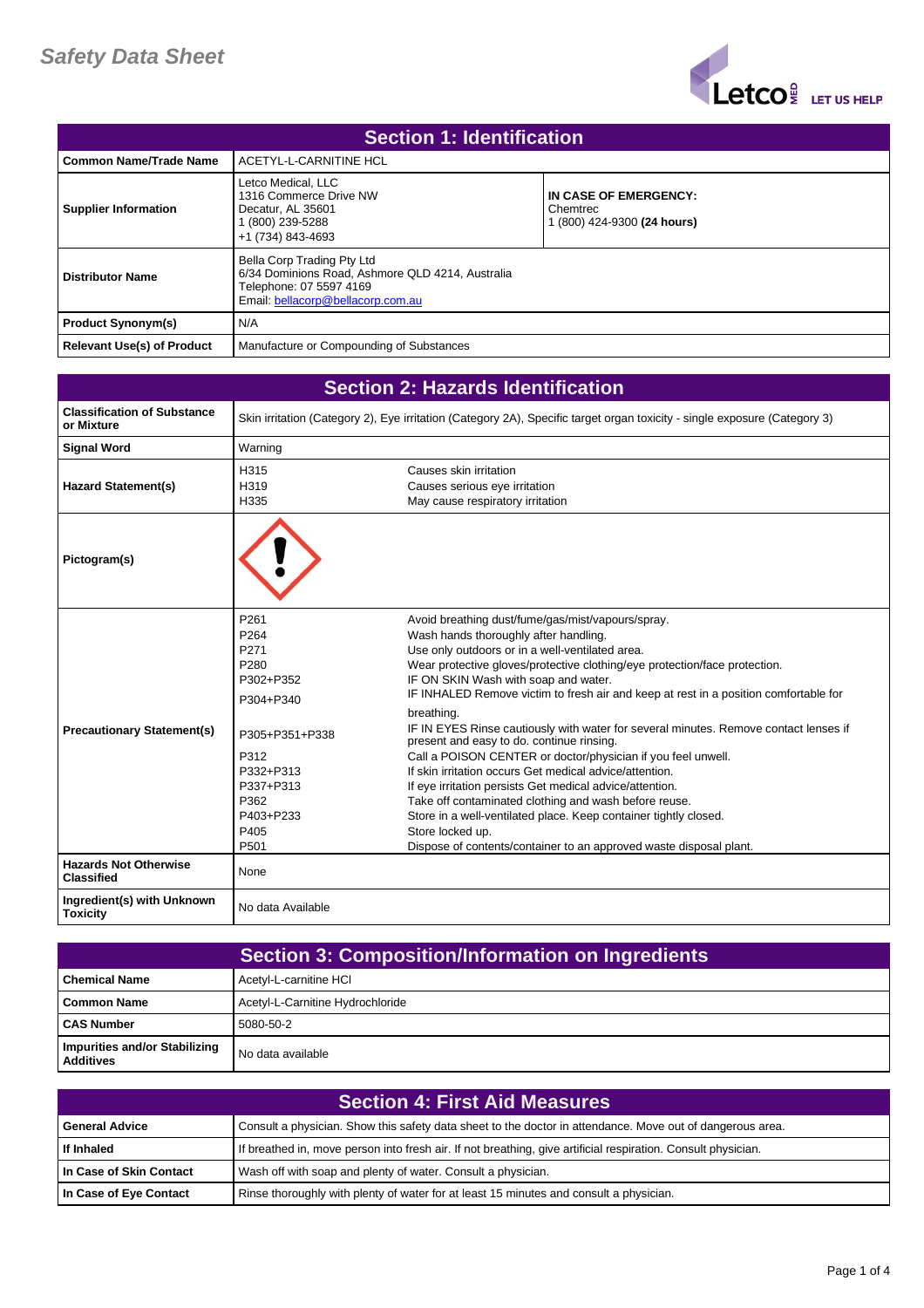| <b>If Swallowed</b>                                                    | Never give anything by mouth to an unconscious person. Rinse mouth with water. Consult a physician.                             |
|------------------------------------------------------------------------|---------------------------------------------------------------------------------------------------------------------------------|
| <b>Most Important Symptoms</b><br>and Effects                          | No data available.                                                                                                              |
| <b>Section 5: Fire Fighting Measures</b>                               |                                                                                                                                 |
| <b>Suitable Extinguishing</b><br>Media                                 | Use water spray, alcohol-resistant foam, dry chemical or carbon dioxide.                                                        |
| <b>Special Hazards Arising</b><br>From the<br><b>Substance/Mixture</b> | Hazardous decomposition products formed under fire conditions. - Carbon oxides, nitrogen oxides (NOx), Hydrogen chloride<br>gas |
| Special PPE and/or<br><b>Precautions for Firefighters</b>              | Wear self-contained breathing apparatus for firefighting if necessary.                                                          |

| <b>Section 6: Accidental Release Measures</b>                                           |                                                                                                                                                                                        |
|-----------------------------------------------------------------------------------------|----------------------------------------------------------------------------------------------------------------------------------------------------------------------------------------|
| Personal Precautions,<br><b>Protective Equipment and</b><br><b>Emergency Procedures</b> | Use personal protective equipment. Avoid dust formation. Avoid breathing vapours, mist or gas. Ensure adequate ventilation.<br>Evacuate personnel to safe areas. Avoid breathing dust. |
| Methods and Materials<br>l Used for Containment                                         | Do not let product enter drains                                                                                                                                                        |
| <b>Cleanup Procedures</b>                                                               | Pick up and arrange disposal without creating dust. Sweep up and shovel. Keep in suitable, closed containers for disposal.<br>Do not let product enter drains.                         |

| <b>Section 7: Handling and Storage</b>    |                                                                                                                                                    |
|-------------------------------------------|----------------------------------------------------------------------------------------------------------------------------------------------------|
| l Precautions for Safe<br><b>Handling</b> | Avoid contact with skin and eyes. Avoid formation of dust and aerosols. Provide appropriate exhaust ventilation at places<br>where dust is formed. |
| <b>Conditions for Safe Storage</b>        | Keep container tightly closed in a dry and well-ventilated place. Hygroscopic. Keep in a dry place.                                                |

| <b>Section 8: Exposure Controls/Personal Protection</b>                 |                                                                                                                                                                                                                                                                                                                                                                                                                                                                                                  |
|-------------------------------------------------------------------------|--------------------------------------------------------------------------------------------------------------------------------------------------------------------------------------------------------------------------------------------------------------------------------------------------------------------------------------------------------------------------------------------------------------------------------------------------------------------------------------------------|
| <b>Components with</b><br><b>Workplace Control</b><br><b>Parameters</b> | No data available                                                                                                                                                                                                                                                                                                                                                                                                                                                                                |
| <b>Appropriate Engineering</b><br><b>Controls</b>                       | Use mechanical exhaust or laboratory fume hood to avoid exposure. Handle in accordance with good industrial hygiene and<br>safety practice. Wash hands before breaks and at the end of workday.                                                                                                                                                                                                                                                                                                  |
| <b>PPE - Eye/Face Protection</b>                                        | Safety glasses with side-shields conforming to EN166 Use equipment for eye protection tested and approved under<br>appropriate government standards such as NIOSH (US) or EN 166(EU).                                                                                                                                                                                                                                                                                                            |
| PPE - Skin Protection                                                   | Impervious clothing, the type of protective equipment must be selected according to the concentration and amount of the<br>dangerous substance at the specific workplace.                                                                                                                                                                                                                                                                                                                        |
| <b>PPE - Body Protection</b>                                            | Impervious clothing. The type of protective equipment must be selected according to the concentration and amount of the<br>dangerous substance at the specific workplace. Handle with gloves. Gloves must be inspected prior to use. Use proper<br>glove removal technique (without touching glove's outer surface) to avoid skin contact with this product.<br>Dispose of contaminated gloves after use in accordance with applicable laws and good laboratory practices. Wash and dry<br>hands |
| <b>PPE - Respiratory</b><br><b>Protection</b>                           | For nuisance exposures use type P95 (US) or type P1 (EU EN 143) particle respirator. For higher level protection use type<br>OV/AG/P99 (US) or type ABEK-P2 (EU EN 143) respirators cartridges. Use respirators and components tested and approved<br>under appropriate government standards such as NIOSH (US) or CEN (EU).                                                                                                                                                                     |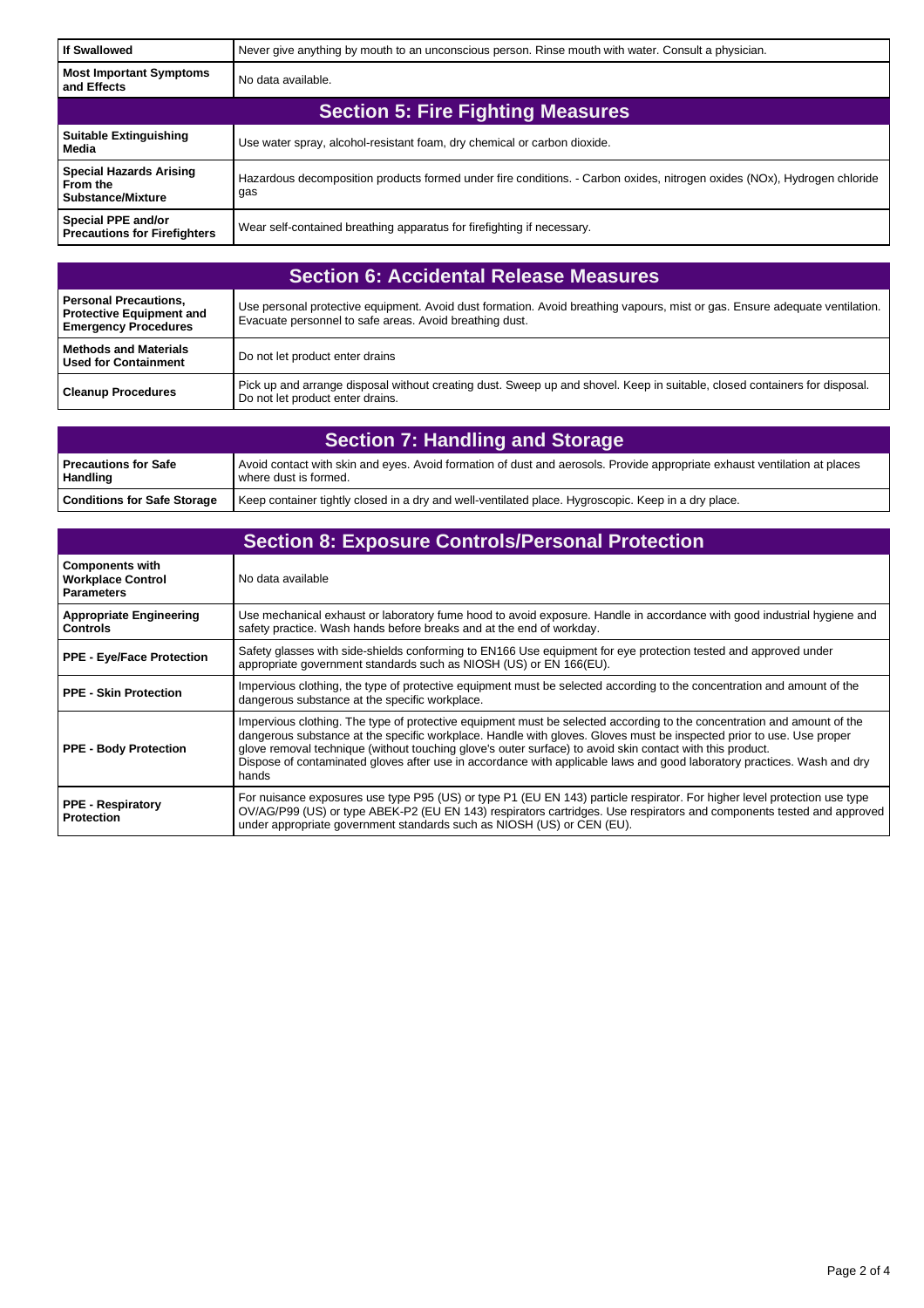| <b>Section 9: Physical and Chemical Properties</b>       |                                     |
|----------------------------------------------------------|-------------------------------------|
| Appearance                                               | Form: White Crystalline Powder      |
| <b>Upper/Lower Flammability</b><br>or Explosive Limits   | No data available                   |
| Odor                                                     | No data available                   |
| <b>Vapor Pressure</b>                                    | No data available                   |
| <b>Odor Threshold</b>                                    | No data available                   |
| <b>Vapor Density</b>                                     | No data available                   |
| pH                                                       | $2.3 - 2.6$                         |
| <b>Relative Density</b>                                  | No data available                   |
| <b>Melting Point/Freezing</b><br>Point                   | Melting point/range: 194°C (381 °F) |
| <b>Solubility</b>                                        | No data available                   |
| <b>Initial Boiling Point and</b><br><b>Boiling Range</b> | No data available                   |
| <b>Flash Point</b>                                       | No data available                   |
| <b>Evaporation Rate</b>                                  | No data available                   |
| <b>Flammability (Solid, Gas)</b>                         | No data available                   |
| <b>Partition Coefficient</b>                             | No data available                   |
| <b>Auto-Ignition Temperature</b>                         | No data available                   |
| <b>Decomposition</b><br><b>Temperature</b>               | No data available                   |
| <b>Viscosity</b>                                         | No data available                   |

| <b>Section 10: Stability and Reactivity</b>         |                                                                                                                                                                                   |
|-----------------------------------------------------|-----------------------------------------------------------------------------------------------------------------------------------------------------------------------------------|
| Reactivity                                          | No data available                                                                                                                                                                 |
| <b>Chemical Stability</b>                           | Stable under recommended storage conditions.                                                                                                                                      |
| <b>Possibility of Hazardous</b><br><b>Reactions</b> | No data available                                                                                                                                                                 |
| <b>Conditions to Avoid</b>                          | Avoid moisture.                                                                                                                                                                   |
| <b>Incompatible Materials</b>                       | Strong oxidizing agents.                                                                                                                                                          |
| <b>Hazardous Decomposition</b><br><b>Products</b>   | Hazardous decomposition products formed under fire conditions. - Carbon oxides, nitrogen oxides (NOx), Hydrogen chloride<br>gas. Other decomposition products - no data available |

| <b>Section 11: Toxicological Information</b>                                  |                                                                                                                                                             |  |
|-------------------------------------------------------------------------------|-------------------------------------------------------------------------------------------------------------------------------------------------------------|--|
| <b>Acute Toxicity - LD50 Oral</b>                                             | No data available                                                                                                                                           |  |
| <b>Acute Toxicity - Inhalation</b>                                            | No data available                                                                                                                                           |  |
| <b>Acute Toxicity - Dermal</b>                                                | No data available                                                                                                                                           |  |
| <b>Acute Toxicity - Eye</b>                                                   | No data available                                                                                                                                           |  |
| <b>Skin Corrosion/Irritation</b>                                              | No data available                                                                                                                                           |  |
| <b>Serious Eye</b><br>Damage/Irritation                                       | No data available                                                                                                                                           |  |
| <b>Respiratory or Skin</b><br><b>Sensitization</b>                            | No data available                                                                                                                                           |  |
| <b>Germ Cell Mutagenicity</b>                                                 | No data available                                                                                                                                           |  |
| <b>Carcinogenicity IARC</b>                                                   | No component of this product present at levels greater than or equal to 0.1% is identified as probable, possible, or<br>confirmed human carcinogen by IARC. |  |
| <b>Carcinogenicity ACGIH</b>                                                  | No component of this product present at levels greater than or equal to 0.1% is identified as a carcinogen or potential<br>carcinogen by ACGIH.             |  |
| <b>Carcinogenicity NTP</b>                                                    | No data available                                                                                                                                           |  |
| <b>Carcinogenicity OSHA</b>                                                   | No data available                                                                                                                                           |  |
| <b>Reproductive Toxicity</b>                                                  | No data available                                                                                                                                           |  |
| <b>Specific Target Organ</b><br><b>Toxicity - Single Exposure</b>             | Inhalation- May cause respiratory irritation.                                                                                                               |  |
| <b>Specific Target Organ</b><br><b>Toxicity - Repeated</b><br><b>Exposure</b> | No data available                                                                                                                                           |  |
| <b>Aspiration Hazard</b>                                                      | No data available                                                                                                                                           |  |